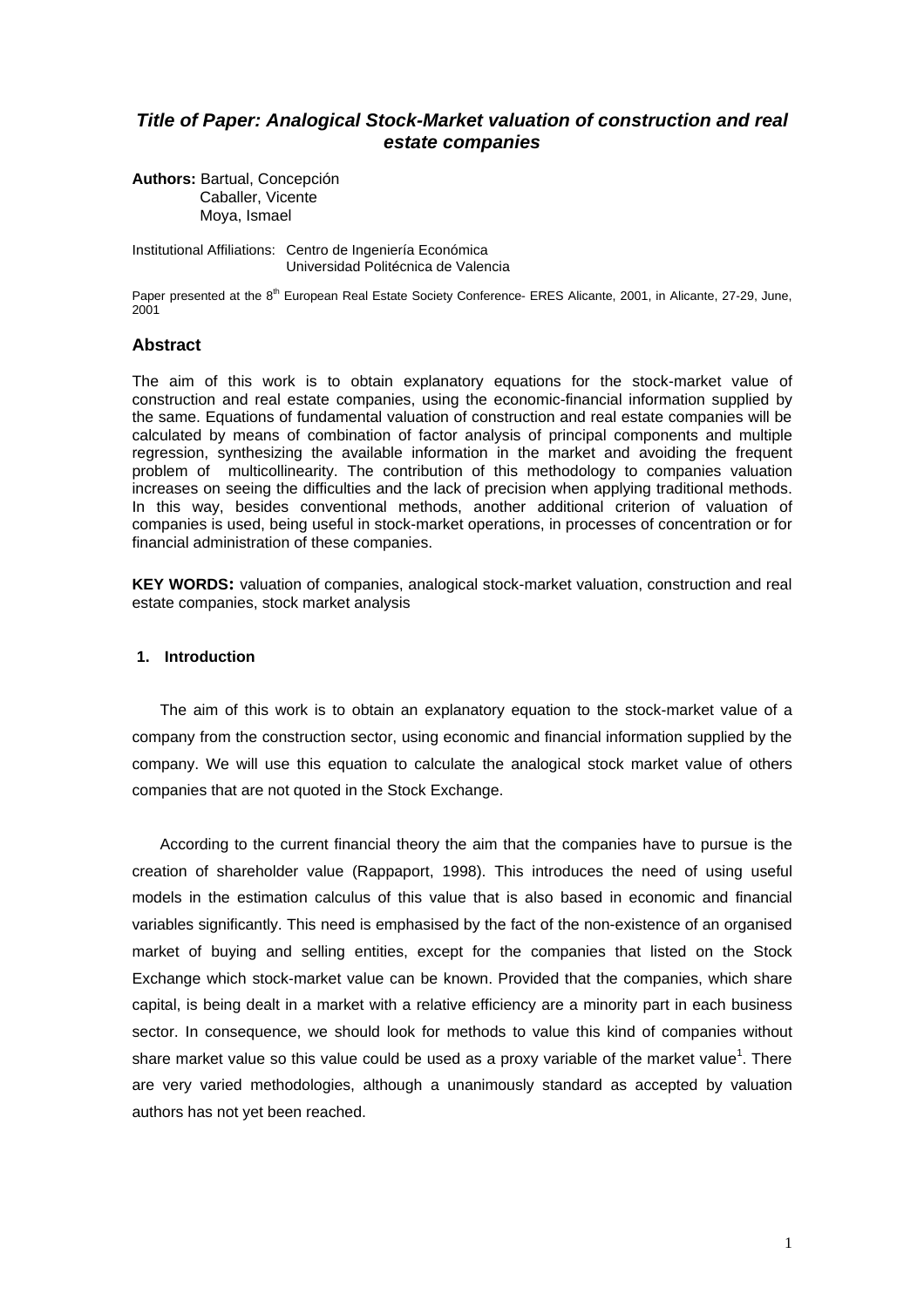Conventional methods of company valuation are processes, generally complex and submitted to continuous reviews and revisions, which take as a basis the economic-financial information of the entities. These methods can be classify in three main groups, according to the value pursued and the information used:

- 1. Book value methods. This is based in the wealth value calculated as the difference between the assets and the liabilities The resulting valuation is based on the historic prices of the asset, which does not adequately shows the real situation, and much less the prospects regarding future profitability. In order to correct the first of the inconveniences, other methods have appeared. These try to adjust balances to the real adjusted book value, substantial value, liquidation value, etc, and others try to show the inconstancy of the some balance item, as the methodology of the stochastic balance.
- 2. Return value methods. They try to obtain the companies value as the current value of the results the company is expected to generate within a given period of time. For calculating the current value of an entity, as in another kind of inversion happens, it's necessary to formulate hypothesis about the parameters from which the current value depends, estimated period of time, capitalization rate, etc. The precision of this hypothesis is diverse and very high the sensibility of the result value in front of changes in these parameters. The goodwill presupposes a relationship with accounting methods. Return value is considered a global value as depending on two factors: a tangible one – measured by the substantial value-, and an intangible one –represented by the goodwill. The goodwill would come to explain the foreseeable attainment of different result (bigger or smaller) to those as resulting from what can be considered as normal by a similar company within the same activity sector. However, in a way of valuation methodology can be indifferent to value a company or his goodwill, the problem is stand up.
- 3. Stock-market value methods. They based in obtained the value from the Stock Exchange capitalization of companies listed on the Stock Exchange. This method would primarily be reserved to companies whose shares have admission to quotation in the Stock Exchange<sup>2</sup>. These models try to formulate the value of the shares of a company regarding the financialeconomic information as existing in the market. Empirical research in this area has been carried out, especially in the United States, since the 50's, and it has been aimed at attaining relationships between the price of financial asset and fundamental variables. Such

1

<sup>1</sup> Obviously the stock market value is not a real market value, about it you can see Caballer (1994) where he present a model of relationship between the market value and the stock market value according to the addition of the called control value.

 $2$  The application of this methods over entities which quotation in Stock Exchange can be founding Caballer and Moya (1997)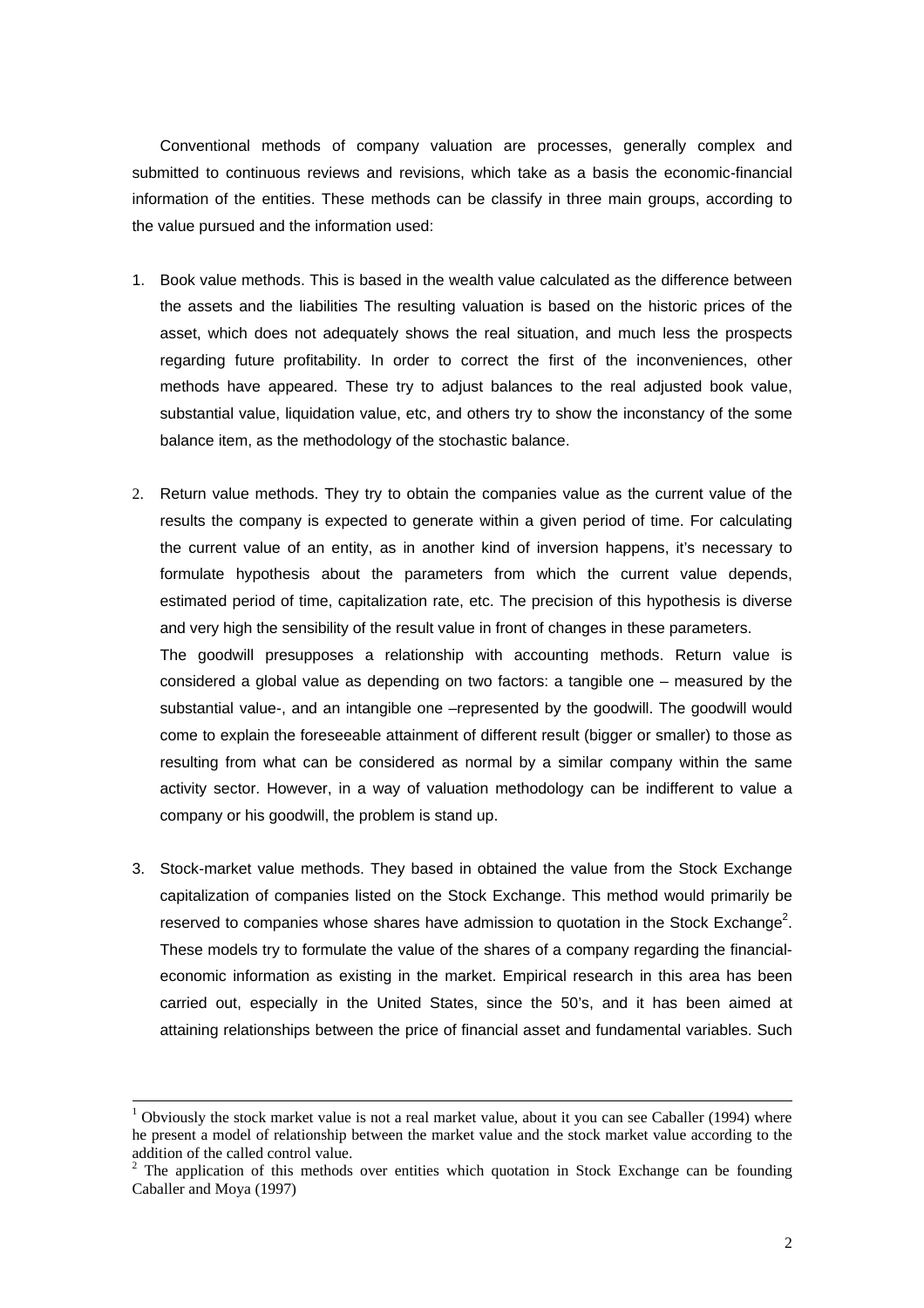research has presented three main lines: the Hypothesis of Market Efficiency, the CAPM (Capital Asset Pricing Model) and the APT (Arbitrage Pricing Theory).

### **2. The Stock- Exchange value as the Market value.**

For econometric models of share valuation, the variable to explain is the quotation of the share as referred to a given period of time. This quotation multiplied by share's number give us the stock-market value of the company, which can be considered as a good approximation to the company's market value.

However, the stock-market value of a company should not be mistaken for its market value, because a possible purchaser will have to pay, on some occasions and depending of the volume of titles, higher prices than those of the quotation of the shares of the company which he intends to purchase, that is: he will have to pay a premium. The former statement may seem to contradict the intermediate hypothesis of efficient market (the price of the share shows all public information available), but it is not so, for the price market of a share shows its value when the transaction affects small packets. But, when the number of titles conveys the taking of control of a company the resulting price increases, due to the fact that such control has a price. For this reason, the market value (VM) of a company which operating in Stock Exchange can be expressed as the addition of two components, stock-market value (VB), and complementary value of control (VC):  $VM = VB + VC$ . However, a cause of practical difficulties to estimate control value, we can assume the hypothesis: the stock-market value is a proxy variable of the market value (Caballer, 1994). This doesn't mean a higher mistake than in a conventional method of companies valuation.

## **3. Formulation of the general model of stock market value in fundamental analysis**

As far as we know, in the econometric models of share valuation, the variable to explain is the quotation of the share as referred to a given period of time. The product between the number of shares and the quotation of them give us the stock-market value. This is an approximation of the company's market value. Explanatory variables can be chosen by two different procedures:

- a) From models theoretically formulated already. Some of these variables can be, the profit, cash flow, foreign financing expenses, leverage, dividend expectations, etc.
- b) From an exhaustive relation of variables which may influence the stock-market value. In such a complex market as the Stock Exchange, to limit already formulated theoretical models can be a prior restriction. It is because, it's better working out of exhaustive relation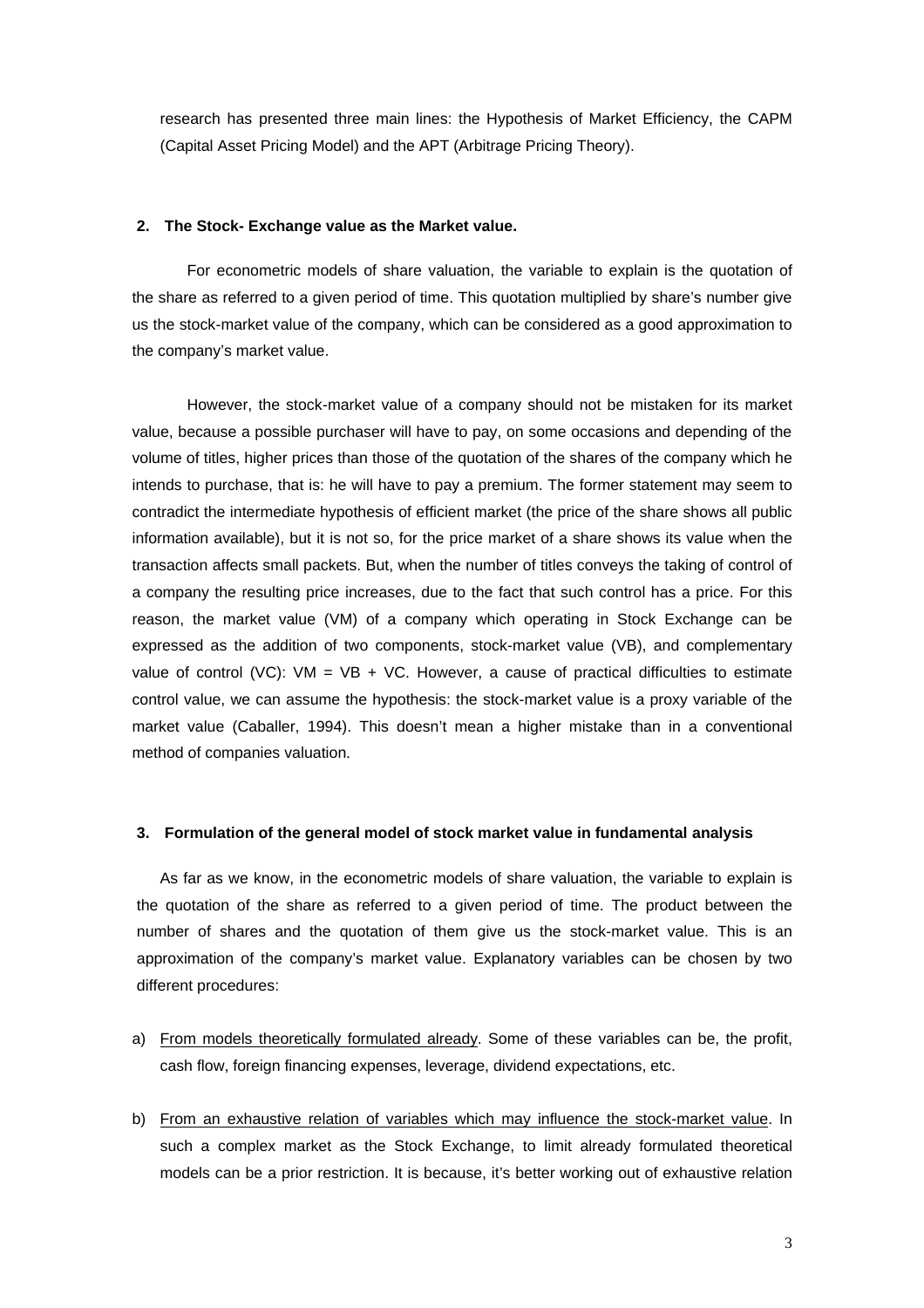of variables affecting, a priori, the stock-market value of the share. This relation should include not only those variables affecting the own company, but also those referring to information about stock-market in general.

Provided that the variables in the first group would be considered at the same period of time, the economic and social situation that affect over the quotation of each one of the shares is the same and it has not operative interest to introduce any variable belong to the second group.

The initial general model (1) would be formulated as follows:

 $VB = b_0 + b_1V_1 + b_2V_2 + ... + b_nV_n + e$  (1)

where: VB is the average stock-market value corresponding to the last three month,

b<sub>i</sub> are regression coefficients

Vi are explanatory variables

 $i= 1, 2, 3, \ldots, n$ 

e is the error or aleatory perturbation (residue).

From this time forward, we will be considered that the information about the explanatory variables is valid for verifying the behaviour of the market during the following period to its publication until new information about these variables. So, the stock-market value is calculated as average of the last three months of the year, using definitive data in this economic exercise and it will be valid during the next economic exercise, although the entities, which listed on Stock Exchange, present provisional accounting information each trimester and semester. The reduction of the validity period could give information to take decisions for to invest in Stock Exchange, but it is not operative for the companies valuation. It is more logical to define the entity value in superior or equal periods of time to the accounting or economic period.

### **3.1 Selecting of explanatory variables: the problem of multicollinearity**.

Interdependence among explanatory variables makes it difficult to empirically determine the contribution of these regarding the variation noted on the dependent variable. The problem, then, arises on selecting interdependent variables for multiple regression analysis.

This indicates that some ratios provide redundant information and therefore their calculating could be avoided, apart from the fact that for the restricted sought model, highly correlated variables should not be included, in spite of presenting high correlation with the variable to explain, the stock-market value. Otherwise valuation models based on multiple regression with high level of multicollinearity may contain meaningless coefficients. In these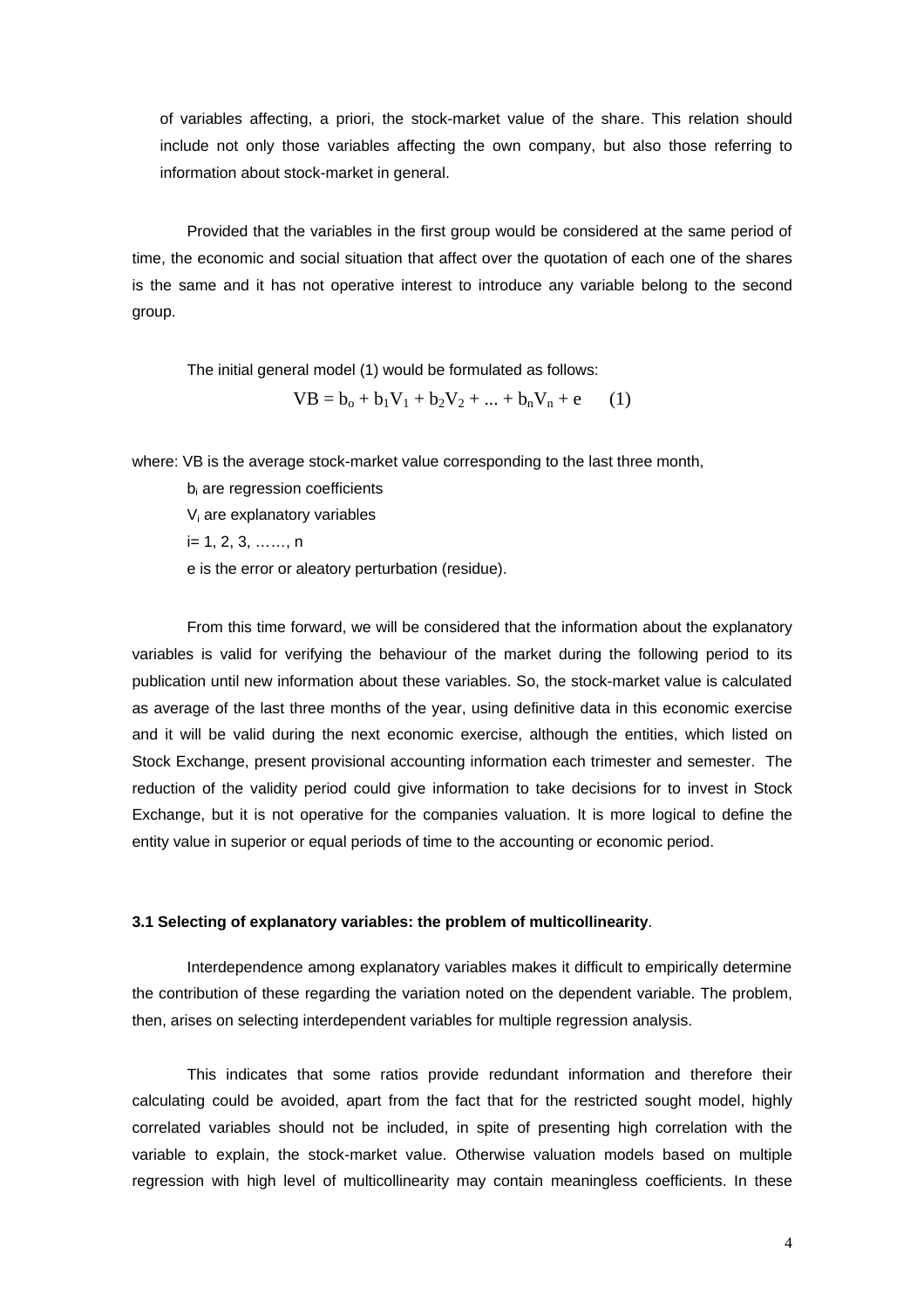cases the probability of getting some useful inference of the model is practically non-existent. For all this, the use of regression analysis regarding stock-market valuation should take into account the problem of the selecting of independent variables under two conditions: a) To increase determination coefficient and b) To reduce correlation among explanatory variables.

To choose variables for the regression analysis, eliminating the multicollinearity problem, is based on factor analysis of principal components. This procedure is useful for studies with enormous amount of information, difficult to manage and analyse, and which is frequently in part redundant, for there are interdependence relationships among some variables, which causes the information supplied by one of them to be repeated in part by that provided by the others. Using this technique, we try to synthesize information to the maximum, with the approach the minimum lost of explanation power referring to the whole variance of the dates. It's frequent that some few variables explain a high percentage of variance, so the reduction the amount dimension obtained is important. With the factor analysis we group the variables in factors and we can explain them, as are lineal combinations of the variables. Each variable is assigned to the factor with which it is more correlated. Factors are usually submitted to a process called rotation process. Rotated factors are lineal combinations of the original and therefore of the starting variables. This rotation is carried out to simplify, seeking the suitable situation in which each variable appears in only one factor<sup>3</sup>.

The next step consists to obtain a simplified equation. In the regression model only one variable per factor<sup>4</sup> should be included. As variables in each factor tend to be very correlated among them, this procedure systematically reduces the probability of highly correlated variables being included in the final model.

The application of this methodology allow an equation (or several equations) optimum for calculating the stock-market value; it has the next characteristics:

- 1. It has a sufficiently low number of explanatory variables to be operative.
- 2. All of the variables are significant, with a correct economic sense a cause of their sign.
- 3. Without significant correlation between them (without multicollinearity).
- 4. A determination coefficient sufficiently high to be useful for the valuation.

l

 $3$  The present study will use the varimax technique, as it is the most recommended ortogonal rotation method for applications (Cuadras, 1991).

<sup>&</sup>lt;sup>4</sup> There are different alternatives for the selection of these variables. Some authors, (Darling and Tamura, 1970), recommend choosing among variables of similar weight in the factor those which may present greater simple correlation respect to the dependent variable. This is usually the best technique to get a high determination coefficient. However, there are other solutions for the problem of selection when several alternatives are possible, for instance: the variable whose measurement supposes a lesser cost may be selected.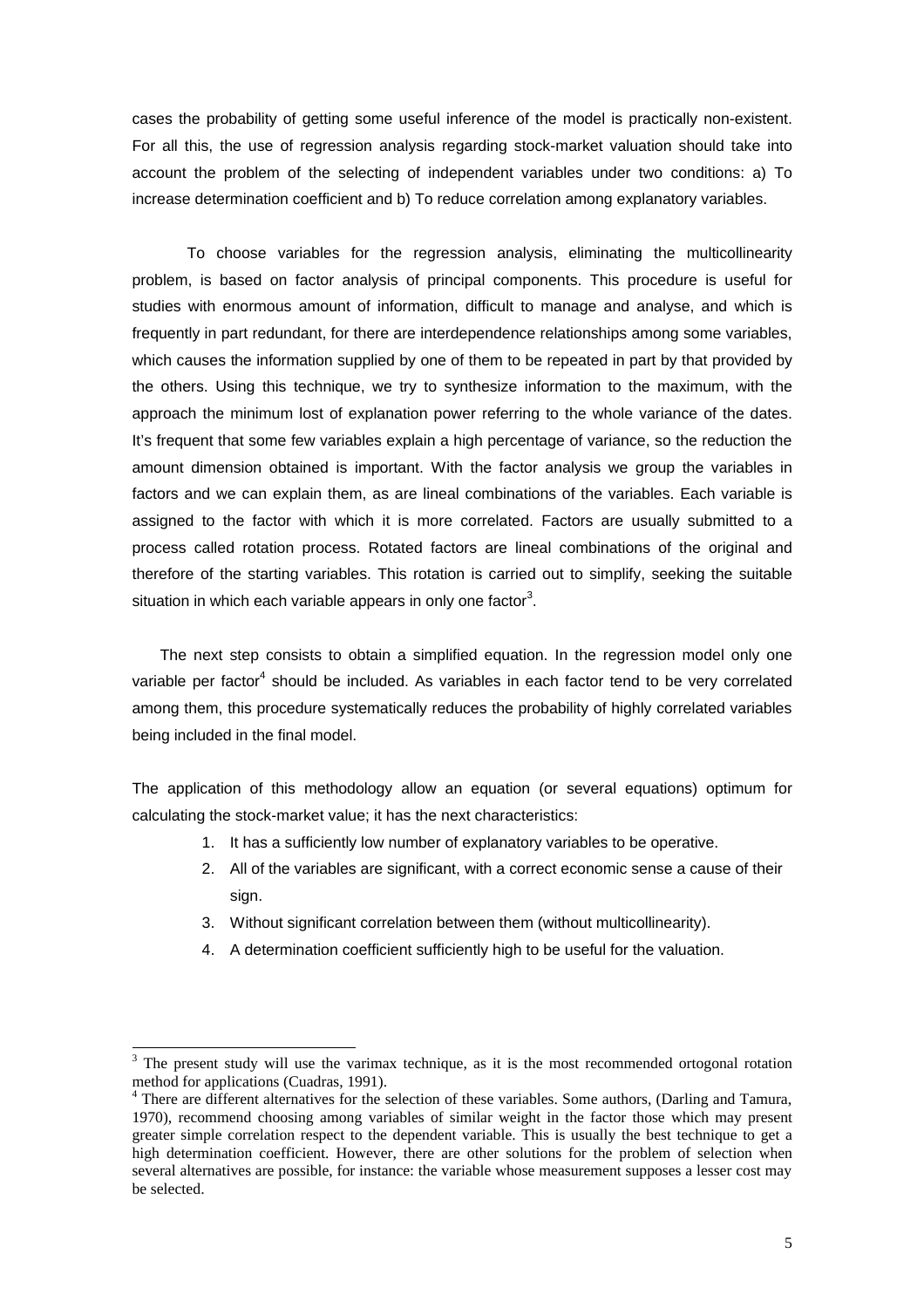### **4. Data base and variables**

In this work it has been established are cross-section to determine an explanatory equation of stock-market value for a company in the construction sector and it can be used for others companies in the same sector, which doesn't quotation in the Stock Exchange now. The general model starts from the hypothesis, admitted by the main theories of fundamental analysis, which sets out the possible influence of the variables considered on the entity value. The variable requiring explanation is the stock-market value (VB), in millions of pesetas, of a company as resulting from the product between the number of shares issued and the average quotation during the last three moths of the year to which the financial-economic information corresponds: 1998.

In order to present study we will consider the construction sector composed of next groups of business activity:

- 1. Manufacturer's companies of cement.
- 2. Construction and property companies.
- 3. Building material companies.
- 4. Companies manufacturers others elements for the construction.

Exist some differences between them, but we have formed only a group with them. That is so, because the number of them that listed in the Spanish Stock Exchange is scarce, consequently it is difficult to obtain information about a sufficient number of companies for each one of these groups. With the purpose to use of information presents in the stock market.

We can enumerate some general characteristics about this group of entities that goes to belong to our study sector:

- 1) The fixed asset material acquires a fundamental role in the patrimony structure of entity and consequently, in the company's value. For example, in the case of the manufacturers companies of cement, we can talk about the plant (equipment); in the case of construction and property companies, we can talk about builder investment.
- 2) The sector is less limited than others as banking sector or Energy sector, if you considered the internal operations of the company. However, its activity depends on town-planning political and public expense.
- 3) Around the big companies exist a lot of medium and small companies that subcontract, compete and complement the building activity of the biggest entities. All of them constitute a network with a multiplayer effect in the rest of economy.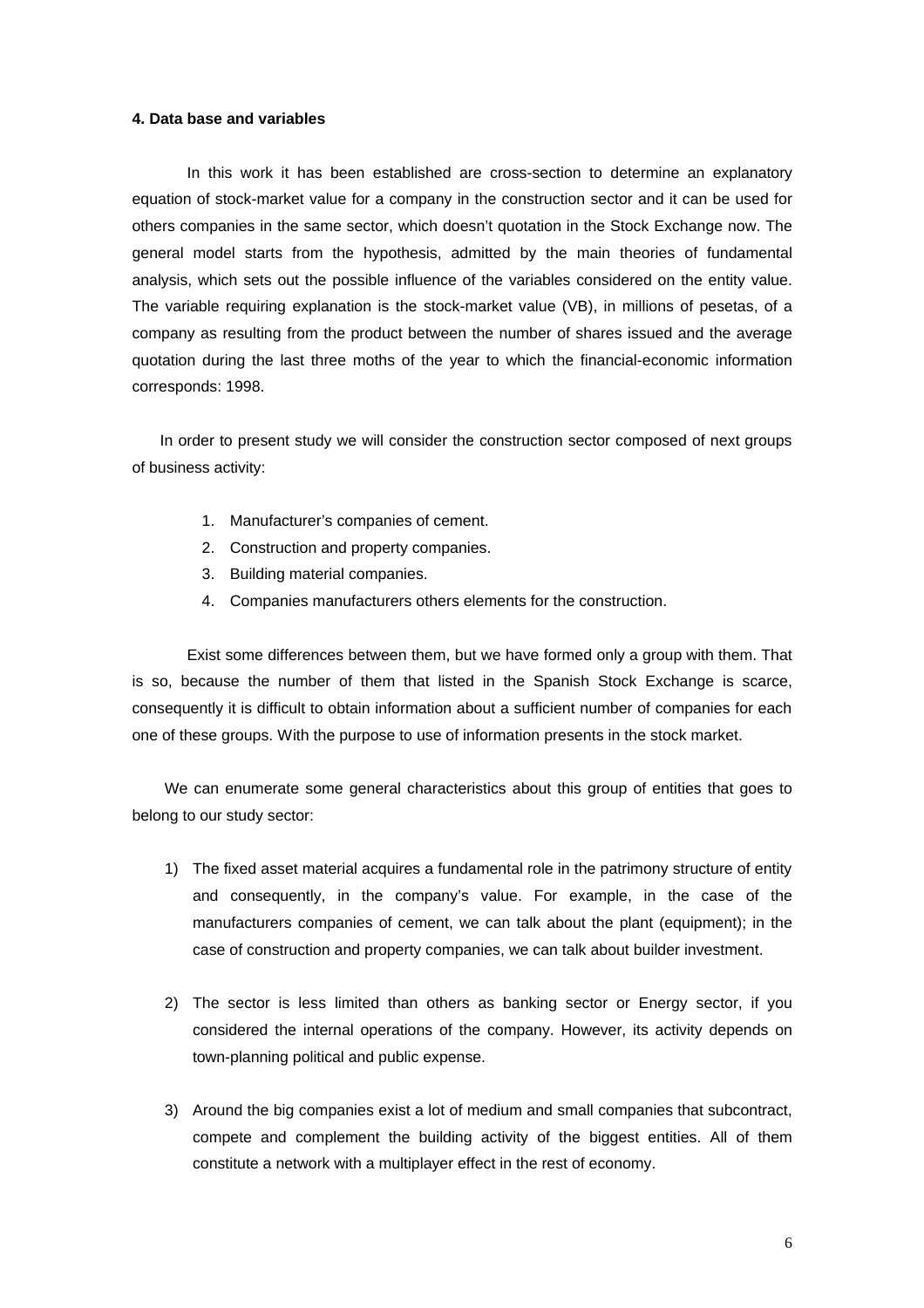The evolution of the economic results got for the companies of this sector in the last decade in relation to the general growth-rate of entities in the economy, you can see it in the next figure 1.

In this figure we can watch the industry crisis early in the nineties and how it grows up since 1993 even overcoming the general rate at the end of the decade, date where we locate the research study object.





Source: Central de Balances del Banco de España

.

The explanatory variables corresponding to data of 1998 it shows in the table 1 and pick up several aspects of the public information: big magnitudes and results, balance structure, liabilities, rentability, costs and productivity. The data source comes from the information provided by the CNMV (National Commission of Stock Market), also the data base SABE.

| A: Asset side                       | S (%): Asset side / Liabilities            |
|-------------------------------------|--------------------------------------------|
| IN: Net fixed assets                | AU (%): Net worth / Permanent Resources    |
| RP: Stockholders equity             | C1 (%): Net worth / Net Fixed assets       |
| ELP: Medium and Long term liability | RA (%): Depreciation rate                  |
| ECP: Short term liability           | C2 (%): Permanent Resources / Fixed assets |
| BB: Gross profit                    | FP: Sales / Nº employee                    |
| BN: Net profit                      | VAA (%): Value added / Assets side         |

*TABLE 1 EXPLANATORY VARIABLES 1998*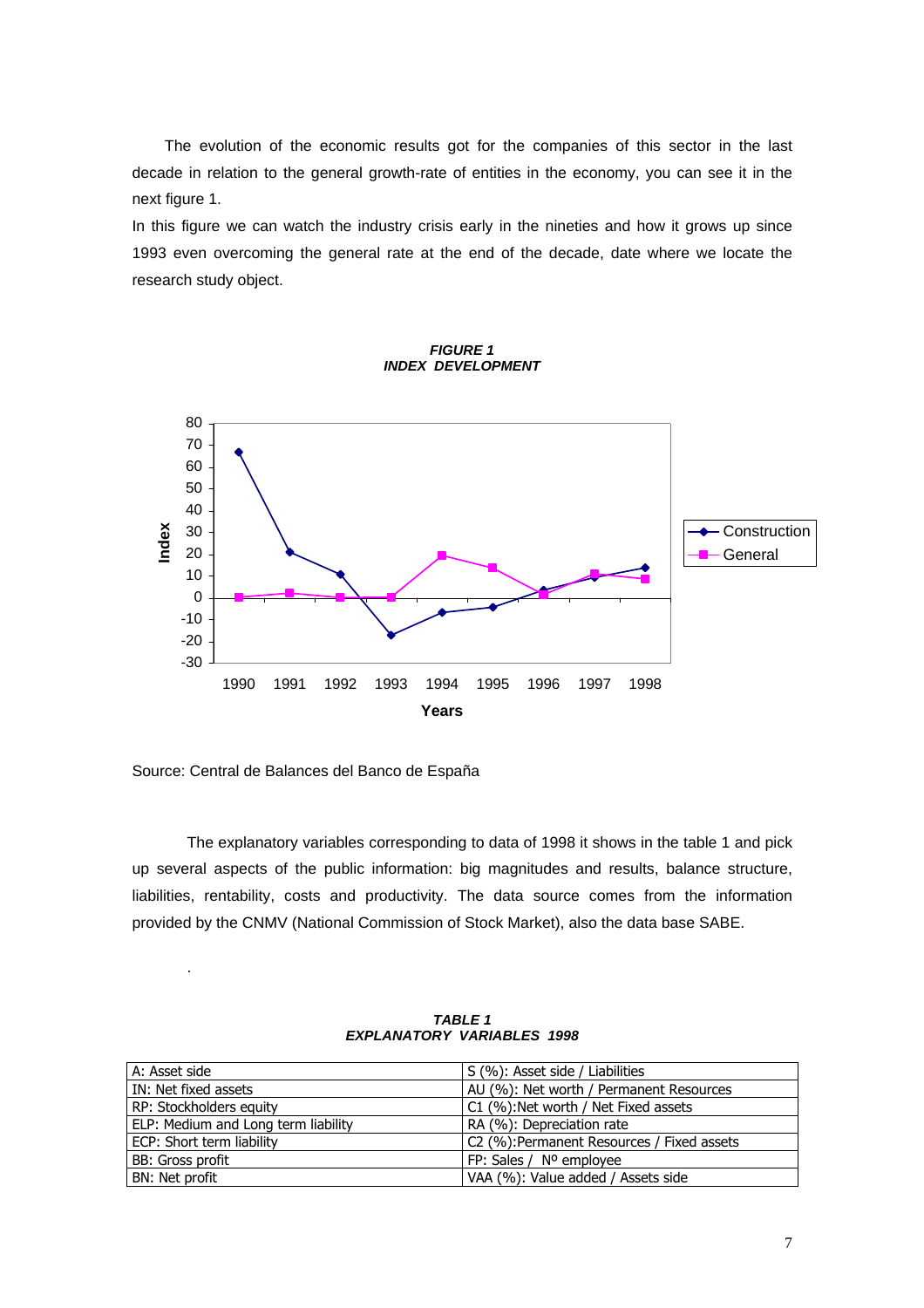| CFN: Net Cash-flow                                                           | RF (%): Financial profitability           |
|------------------------------------------------------------------------------|-------------------------------------------|
| GF: Financial expenses                                                       | RE (%): Economic profitability            |
| $E: No$ employee                                                             | GFE (%): Financial expenses / Liabilities |
| GP: Employee expenses                                                        | GPV (%): Employee expenses / Value added  |
| VA: Value added                                                              | BNCF (%): Net Profit / Net Cash-Flow      |
| DA: Provide depreciation                                                     | VAP: Value added / Nº employee            |
| IEA: Fixed Assets before exercise                                            | BNP: Net Profit / Nº employee             |
| EA (%): Net Fixed Asset / Asset side                                         | VAF (%): Value added / Sales              |
| EE (%): Medium and Long term liab. / Short term   FA (%): Sales / Asset side |                                           |
| <b>liabilities</b>                                                           |                                           |
| RPA (%): Net worth / Asset side                                              |                                           |

The 24 companies, which listed in the Spanish Stock Market in 1998, are shown in table 2. They belong to the sectors describe before.

| <b>ACCIONA</b>                              | INMOBILIARIA URBIS SA               |
|---------------------------------------------|-------------------------------------|
| ACFRINOX                                    | INMOBILIARIA ZABALBURU SA           |
| ACS ACTIVIDADES DE CONSTRUCCION Y           | METROVACESA SA                      |
| SERVICIOS SA                                |                                     |
| ALDEASA SA                                  | N. CORREA                           |
| BAMI SA INMOBILIARIA DE CONSTRUCCIONES Y    | OBRASCON HUARTE LAIN S.A.           |
| <b>TERRENOS</b>                             |                                     |
| <b>CEMENTOS PORTLAND SA</b>                 | PORTLAND VALDERRIVAS SA             |
| FCC (Fomento de Construcciones y Contratas) | PRIMA INMOBILIARIA SA               |
| <b>GLOBAL STEEL WIRE SA</b>                 | SAINT GOBAIN (CRISTALERIA ESPAÑOLA) |
| <b>GRUPO DRAGADOS SA</b>                    | UNILAND                             |
| <b>INBESOS</b>                              | URALITA SA                          |
| INMOBILIARIA FILO                           | <b>VALLEHERMOSO SA</b>              |
| INMOBILIARIA SOTOGRANDE                     | ZARDOYA OTIS                        |
|                                             |                                     |

*TABLE 2 LIST OF COMPANIES*

The application of the principal components analysis to the construction companies database is shown in table 3. We have followed the Kaiser criterion. It consists of choosing some components with own value upper than unit, that is, they have greater explanatory capacity than only one variable as an average. We have typified. We select 7 components, being the accumulated percentage of explained variance 90.39%. It is shown in table 3.

 *TABLE 3 PRINCIPAL COMPONENTS ANALYSIS*

| Factors | Eigenvalue | P. Variance (%) | Cum. P (%) |
|---------|------------|-----------------|------------|
|         | 12,891     | 36,830          | 36,830     |
| 2       | 5,546      | 15,846          | 52,676     |
| 3       | 3,872      | 11,063          | 63,739     |
| 4       | 3,499      | 9.997           | 73,736     |
| 5       | 2,605      | 7.443           | 81.179     |
| 6       | 1,613      | 4,609           | 85,787     |
|         | 1,611      | 4,604           | 90,391     |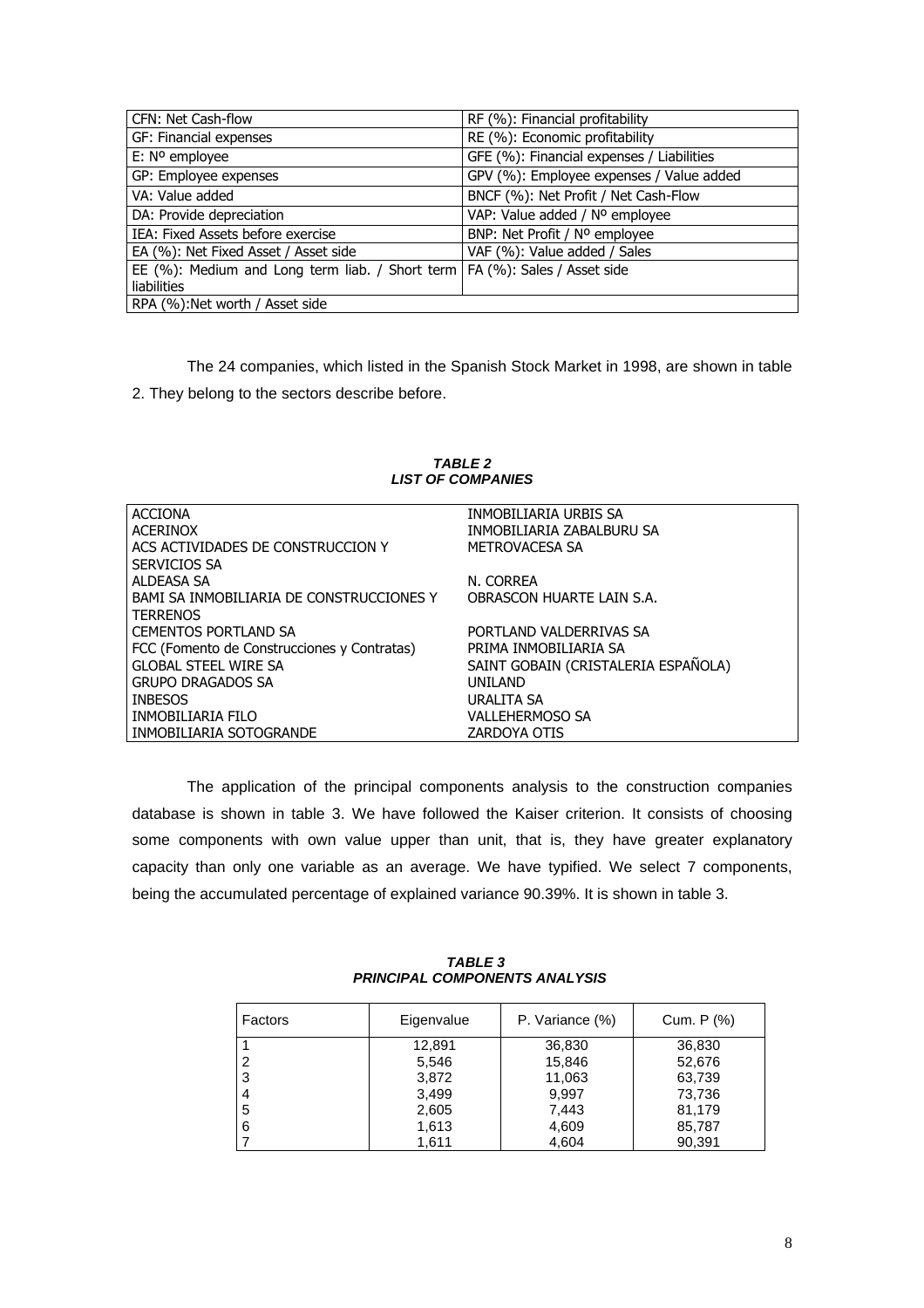Once the number of factors has been determined, table 4 shows varimax rotation of the factor matrix, to facilitate the interpretation of intercorrelated factors and to get better assigning of the variables. Each variable is assigned to only one factor, which with it has greater correlation, as represented by its load and weight within the factor, as is shown in table 5.

|                      | Componente   |                |          |          |        |          |                |
|----------------------|--------------|----------------|----------|----------|--------|----------|----------------|
|                      | $\mathbf{1}$ | $\overline{c}$ | 3        | 4        | 5      | $\,6\,$  | $\overline{7}$ |
| A                    | ,969         |                |          |          | $-162$ |          | ,114           |
| VA                   | ,941         | ,166           | $-113$   |          |        |          | ,187           |
| BB                   | ,938         | ,256           |          |          |        |          | $-106$         |
| GP                   | ,910         | ,139           | $-118$   |          | $-126$ |          | ,288           |
| Inmov Ejerc Anterior | ,909         | $-121$         |          | $-223$   |        | $-129$   | $-180$         |
| IN                   | ,908         | $-103$         |          | $-226$   |        | $-191$   | $-174$         |
| Е                    | ,905         | ,114           | $-102$   |          | $-126$ |          | ,260           |
| <b>CFN</b>           | ,902         | ,240           |          |          |        | $-247$   | $-166$         |
| F                    | ,900         | ,140           | $-179$   |          | $-129$ |          | ,297           |
| GF                   | ,898         |                | $-125$   | $-108$   | $-187$ | ,105     | ,239           |
| <b>RP</b>            | ,891         |                |          | $-123$   | ,112   |          | $-131$         |
| <b>BN</b>            | ,888         | ,343           |          |          |        |          | $-192$         |
| ECP                  | ,849         |                | $-166$   |          | $-246$ |          | ,327           |
| DA                   | ,841         | ,128           | $-112$   |          |        | $-1,421$ |                |
| ELP                  | ,808         | $-238$         | ,166     | $-169$   | $-296$ | ,213     | $-245$         |
| RF                   |              | ,938           |          |          | $-104$ | ,130     | $-136$         |
| VAA                  | ,150         | ,905           | $-161$   |          |        |          |                |
| FA                   | ,210         | ,798           | $-0.345$ |          |        | ,110     | ,198           |
| <b>RE</b>            | $-133$       | ,655           | $-122$   | $-198$   | ,203   | ,251     | $-0.402$       |
| <b>FP</b>            | $-266$       | $-0.634$       | ,335     | ,196     | ,101   | ,366     | $-187$         |
| <b>RA</b>            |              | ,618           | $-138$   | ,206     | $-247$ | $-332$   | ,110           |
| <b>GFE</b>           | $-151$       | $-0.508$       | $-195$   | $-0.383$ | ,227   | $-157$   | ,353           |
| <b>BNP</b>           | $-130$       | $-277$         | ,905     |          |        | ,216     |                |
| EE                   | $-138$       | $-228$         | ,900     |          |        |          |                |
| <b>VAP</b>           | $-.217$      | $-438$         | ,816     |          |        | ,161     |                |
| <b>VAF</b>           |              | ,236           | ,783     | $-294$   |        | $-266$   | $-195$         |
| CI                   | $-233$       | $-118$         |          | ,916     | ,114   |          |                |
| C <sub>2</sub>       | $-218$       | $-180$         |          | ,913     |        |          |                |
| RAI                  |              | ,435           | $-172$   | ,797     | $-139$ | ,127     | ,195           |
| EA                   |              | $-276$         | ,423     | $-0.638$ |        | $-0.396$ | $-280$         |
| $\mathbb S$          | $-161$       | $-185$         |          |          | ,872   |          |                |
| <b>RPA</b>           | $-0.339$     | $-106$         |          |          | ,860   | ,113     | $-202$         |
| <b>AU</b>            |              | ,542           | $-227$   | ,119     | ,716   |          | ,215           |
| <b>BNCF</b>          | $-221$       | ,174           | ,187     | ,449     | ,147   | ,727     |                |
| GPV                  | ,484         | ,493           | $-0.378$ |          | $-174$ | $-111$   | ,528           |

## *TABLE 4 THE VARIABLES WEIGHT IN THE VARIMAX ROTATED FACTOR MATRIX*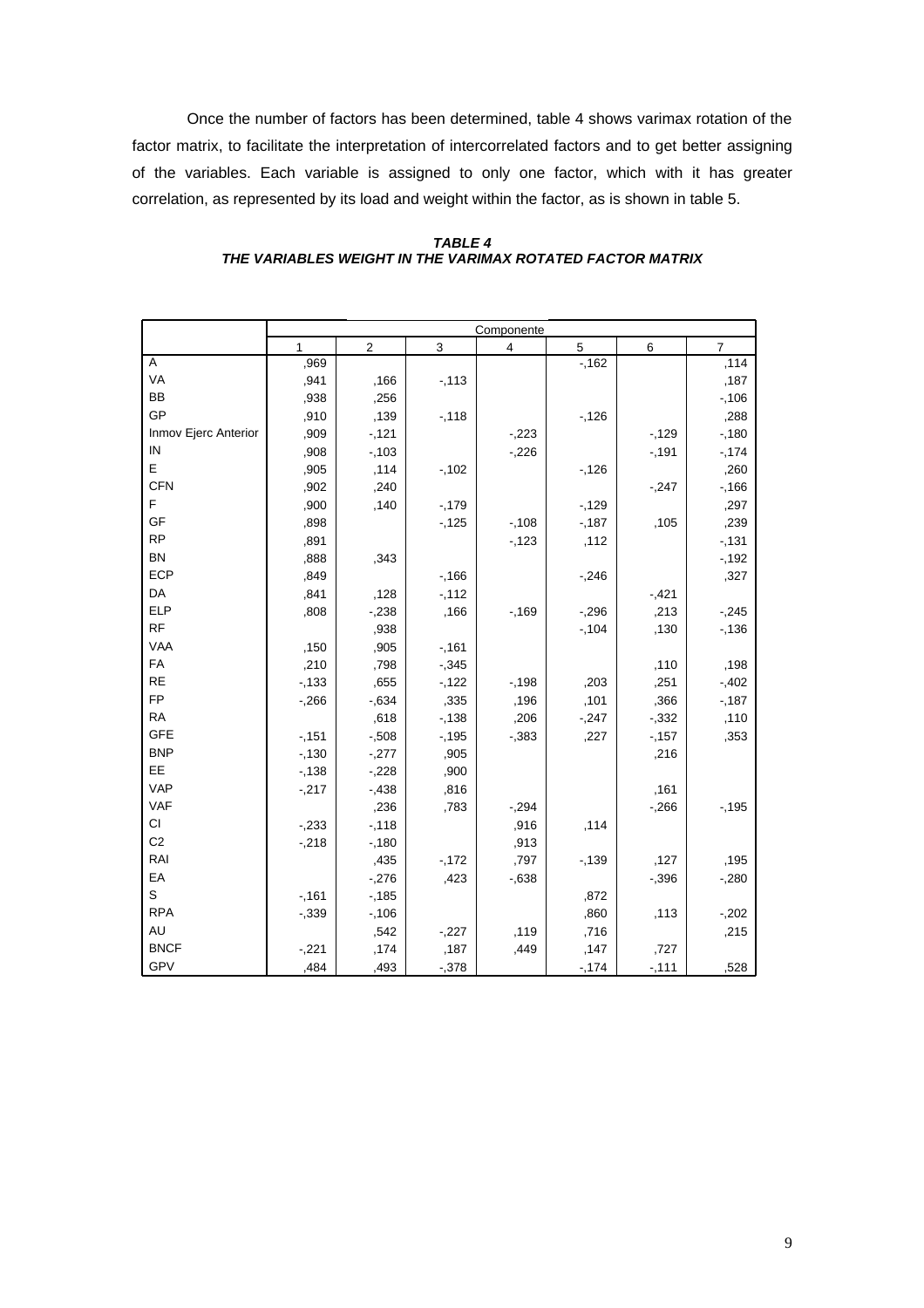### *TABLE 5 ASSIGNATION OF VARIABLES*

| <b>  Factor 1:</b> A. VA. BB. GP. IEA. IN. E. CFN. F. GF. RP. BN. ECP. DA. ELP |
|--------------------------------------------------------------------------------|
| <b>Factor 2: RF, VAA, FA, RE, (-)FP, RA</b>                                    |
| <b>Factor 3: EE, BNP, VAP, VAF</b>                                             |
| <b>Factor 4: C1, C2, RAI, (-)EA</b>                                            |
| <b>Factor 5: RPA, S, AU</b>                                                    |
| <b>Factor 6: BNCF</b>                                                          |
| <b>Factor 7: GFE</b>                                                           |

As you can verify there are groups of variables very correlated between them, which is the reason for grouping them in the corresponding factors. Although these factors are not directly observable variables, they are an economic-financial sense due to the weightiest variables into. So the factor number 1 represents the big magnitudes of the balance and the income statement, this is the size of the company. In the same way, the factor 2 would be related with the profit, the factor 3 with the productivity, the fourth with the financial coverage, the 5 with the solvency, the 6 with the economic results and the redemption policy and the seventh with the financial expenses over their liabilities.

When each variable is assigned to only one factor we make the multiple regression model. The dependent variable is the stock-market value and the independents variables are chosen following a procedure mixing the multiple regression method stepwise with the criterion to choose only one variable per factor (with the weightiest in the factor). After that, we have made a logarithmic transformation in order to correct the range effect. The results are shown in table 6.

| Dependent variable: LOG (VB)                             |           |                       |               |           |  |  |  |
|----------------------------------------------------------|-----------|-----------------------|---------------|-----------|--|--|--|
| Parameter                                                | Estimate  | <b>Standard Error</b> | t - statistic | p - value |  |  |  |
| <b>CONSTANT</b>                                          | $-3.721$  | 1,093                 | $-3.405$      | 0,003     |  |  |  |
| LOG(A)                                                   | 1,124     | 0.079                 | 14,297        | 0,000     |  |  |  |
| <b>RF</b>                                                | 3.868E-02 | 0,008                 | 4,718         | 0,000     |  |  |  |
| <b>RPA</b>                                               | 1,974E-02 | 0,006                 | 3,314         | 0.004     |  |  |  |
| <b>BNCF</b>                                              | 1.005E-02 | 0.004                 | 2,287         | 0.034     |  |  |  |
| R-squared = $92,5$ percent                               |           |                       |               |           |  |  |  |
| R-squared (adjusted for d.f.) = 91,0 percent             |           |                       |               |           |  |  |  |
| Analysis of variance: $F-Ratio = 58,841 P-Value = 0,000$ |           |                       |               |           |  |  |  |

#### *TABLE 6 REGRESSION MODEL*

The output shows the results of fitting a multiple linear regression model to describe the relationship between dependent variable, LOG (VB), and 4 independent variables (notice that the maxium number of independent variables give us the number of the factors, in this case 7). The equation of the fitted model is (2):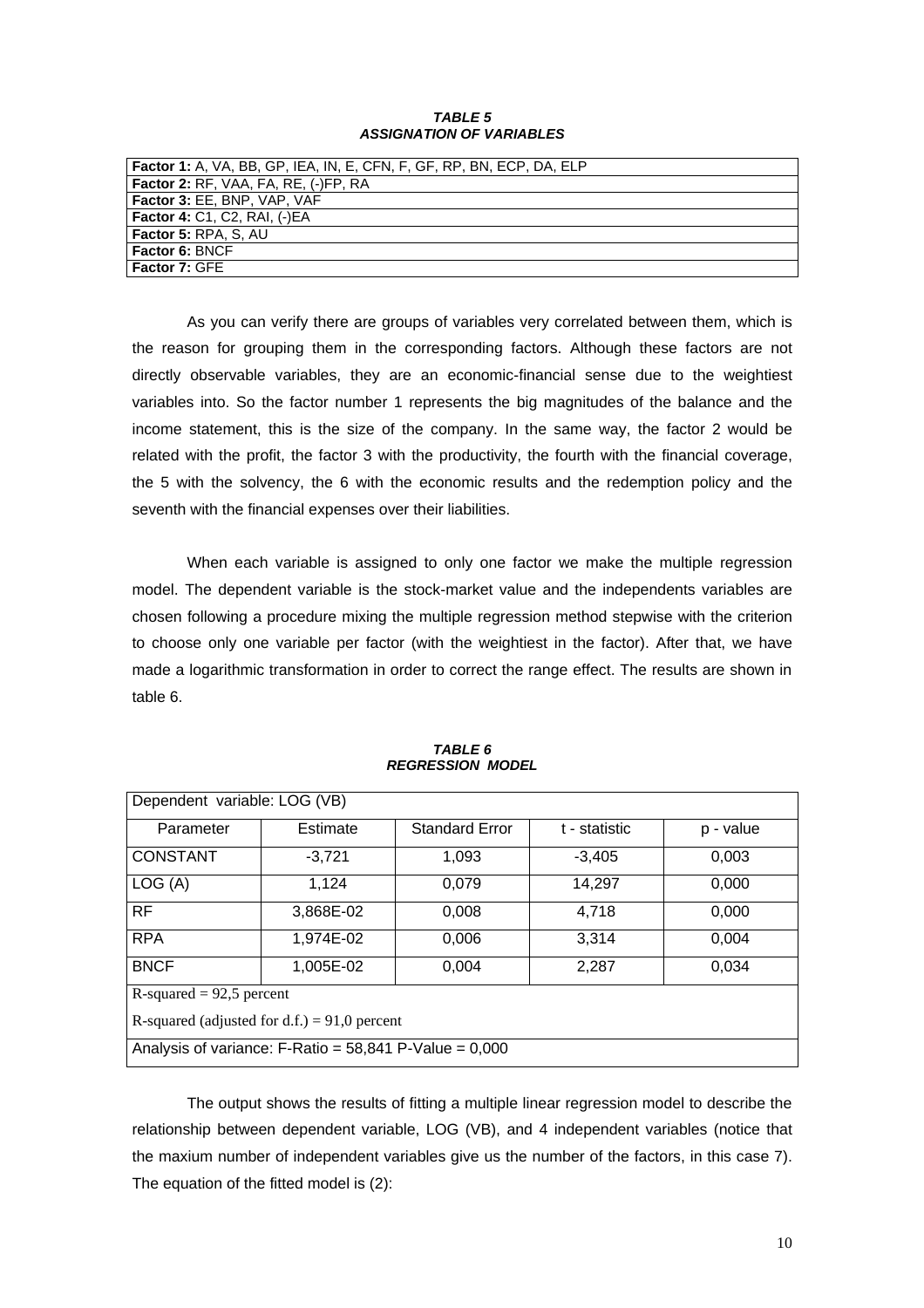Since the P-value in the analysis of variance is less than 0,01, there is a statistically significant relationship between the variables at the 99% confidence level. The R-Squared (adjusted for d.f.) statistic indicates that the model as fitted explains 91,0% of the variability in LOG(VB). The highest P-value on the independent variables is 0,034, belonging to BNCF, since the P-value is less than 0,05, all terms are statistically signifcants at the 95% confidence level.

The resulting equation express that the stock-market value of the Construction sector depending on: one variable represents the size and the balance of the company (assets side). Another variable represents the rentability (financial profitability, or the profitability for the shareholder-owner of the capital). The third variable indicates the influence of the financial structure in the company value (owner resources over total assets). The last significant variable connect the dependent variable with the depreciation effects over the results (net profit variable over the cash-flow of the factor). Provided that the positive sign of the variables coefficients, we can interpret the model in the next way: The companies of the construction sector which add to their net worth, the rentability that give to their owners, the their financial structure has been restructure and them have done less provide to the depreciation, this companies increase their stock-market value.

#### **5. Comparison between the real stock market value and the estimate value**

By means of the equation (2) and using the values of the coefficients to the real data for each entity in construction sector which listed in Stock Exchange, we have calculate the estimates stock-market values for them. It is shown in table 7, where we can watch the real stock market value (VB) and the relative error so much per one.

#### *TABLE 7 ANALOGICAL STOCK MARKET VALUATION MODEL AND THEIR RELATIONSHIP WITH THE REAL STOCK MARKET* (Million of pesetas)

|    | <b>NAME</b>                                                        | VB      | A       | <b>RPA</b> | <b>RF</b> | <b>BNCF</b> | <b>VBe</b> | Relative<br>Error |
|----|--------------------------------------------------------------------|---------|---------|------------|-----------|-------------|------------|-------------------|
|    | <b>ACCIONA</b>                                                     | 529.517 | 417.799 | 23,70      | 15.78     | 55,54       | 258.625.44 | 0,51              |
| 2  | <b>ACERINOX</b>                                                    | 181.227 | 234.276 | 63,38      | 6,22      | 41,11       | 176.556.66 | 0,03              |
|    | ACS ACTIVIDADES DE CONSTRUCCION Y<br><b>SERVICIOS SA</b>           | 222.107 | 398.633 | 20,37      | 14,19     | 67,92       | 244.576.36 | $-0,10$           |
| 4  | <b>ALDEASA SA</b>                                                  | 109.007 | 40.881  | 65,15      | 31,47     | 86.44       | 107.618.19 | 0,01              |
| 5  | <b>BAMI SA INMOBILIARIA DE CONSTRUCCIONES Y</b><br><b>TERRENOS</b> | 15.147  | 14.081  | 45,92      | 8,94      | 95,54       | 10.183.00  | 0,33              |
| 6  | <b>CEMENTOS PORTLAND SA</b>                                        | 158.258 | 135.655 | 55,76      | 17,43     | 56.28       | 147.696.27 | 0,07              |
|    | FCC (Fomento de Construcciones y Contratas)                        | 477.766 | 684.304 | 21,13      | 17,74     | 48.69       | 430.996.14 | 0,10              |
| 8  | <b>GLOBAL STEEL WIRE SA</b>                                        | 10.622  | 92.796  | 31,11      | 4,20      | 29,43       | 27.121.98  | $-1,55$           |
| 9  | <b>GRUPO DRAGADOS SA</b>                                           | 262.201 | 518.146 | 25,57      | 11,08     | 58,03       | 292.190.21 | $-0,11$           |
| 10 | <b>INBESOS</b>                                                     | 3.727   | 8.940   | 45,87      | 4,90      | 71,28       | 4.092.50   | $-0.10$           |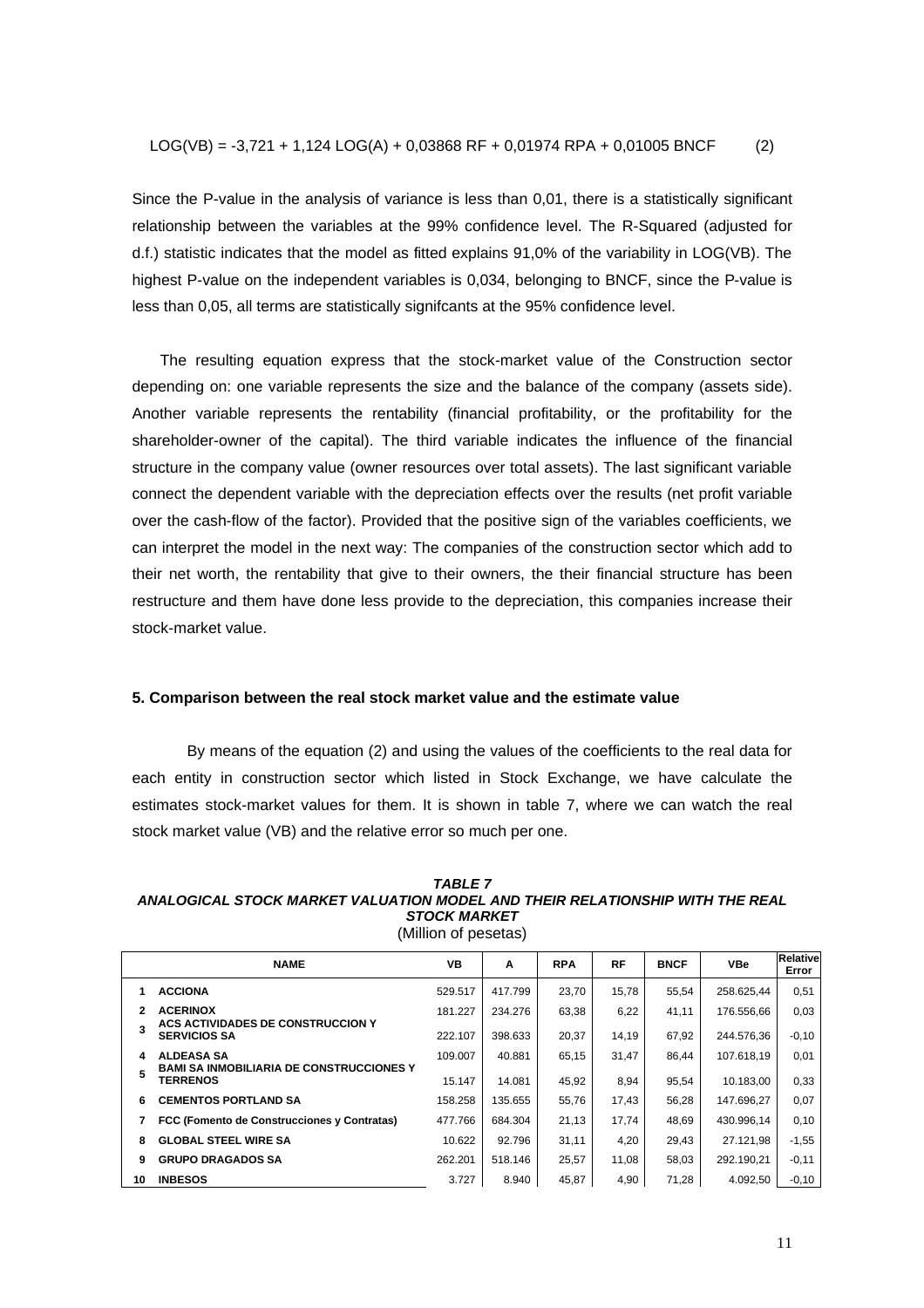| 11 | <b>INMOBILIARIA FILO</b>            | 9.268   | 35.660  | 21,62 | 0,09  | 0,65  | 4.901,60   | 0,47    |
|----|-------------------------------------|---------|---------|-------|-------|-------|------------|---------|
| 12 | <b>INMOBILIARIA SOTOGRANDE</b>      | 14.338  | 13.209  | 69,46 | 3,32  | 76,83 | 10.057,53  | 0,30    |
| 13 | <b>INMOBILIARIA URBIS SA</b>        | 82.481  | 134.005 | 31,32 | 7,56  | 97,63 | 93.024,74  | $-0.13$ |
| 14 | <b>INMOBILIARIA ZABALBURU SA</b>    | 41.921  | 42.376  | 87,50 | 2,30  | 77,50 | 51.499,74  | $-0,23$ |
| 15 | <b>METROVACESA SA</b>               | 196.135 | 172.121 | 45,51 | 8,12  | 71,36 | 127.960,73 | 0,35    |
| 16 | <b>N. CORREA</b>                    | 9.005   | 7.066   | 49,75 | 34,03 | 85,55 | 12.075,52  | $-0,34$ |
| 17 | <b>OBRASCON HUARTE LAIN S.A.</b>    | 66.233  | 148.005 | 20,01 | 21,04 | 75,16 | 111.790,31 | $-0.69$ |
| 18 | <b>PORTLAND VALDERRIVAS SA</b>      | 117.656 | 161.038 | 36,95 | 22,74 | 54,85 | 149.530,76 | $-0,27$ |
| 19 | PRIMA INMOBILIARIA SA               | 36.339  | 75.642  | 48,01 | 4,57  | 78,89 | 50.163,24  | $-0,38$ |
| 20 | SAINT GOBAIN (CRISTALERIA ESPAÑOLA) | 114.413 | 225.709 | 43,02 | 10,85 | 37,86 | 131.116,90 | $-0,15$ |
| 21 | <b>UNILAND</b>                      | 43.222  | 66.072  | 37,17 | 21,63 | 65,27 | 58.694,10  | $-0,36$ |
| 22 | <b>URALITA SA</b>                   | 74.710  | 139.978 | 33,15 | 15,35 | 45,27 | 80.880,30  | $-0.08$ |
| 23 | <b>VALLEHERMOSO SA</b>              | 226.764 | 198.490 | 48,35 | 6,99  | 83,00 | 170.927,27 | 0,25    |
| 24 | <b>ZARDOYA OTIS</b>                 | 259.426 | 62.412  | 31,53 | 49,1  | 84,19 | 172.363,37 | 0,34    |

*FIGURE 2 OBTAINED VALUES IN FRONT OF THE REAL STOCK MARKET VALUE*



**Companies**

*FIGURE 3 RELATIVE ERRORS SO MUCH PER ONE*



## **6. Application of the Analogical Stock-Market Valuation model**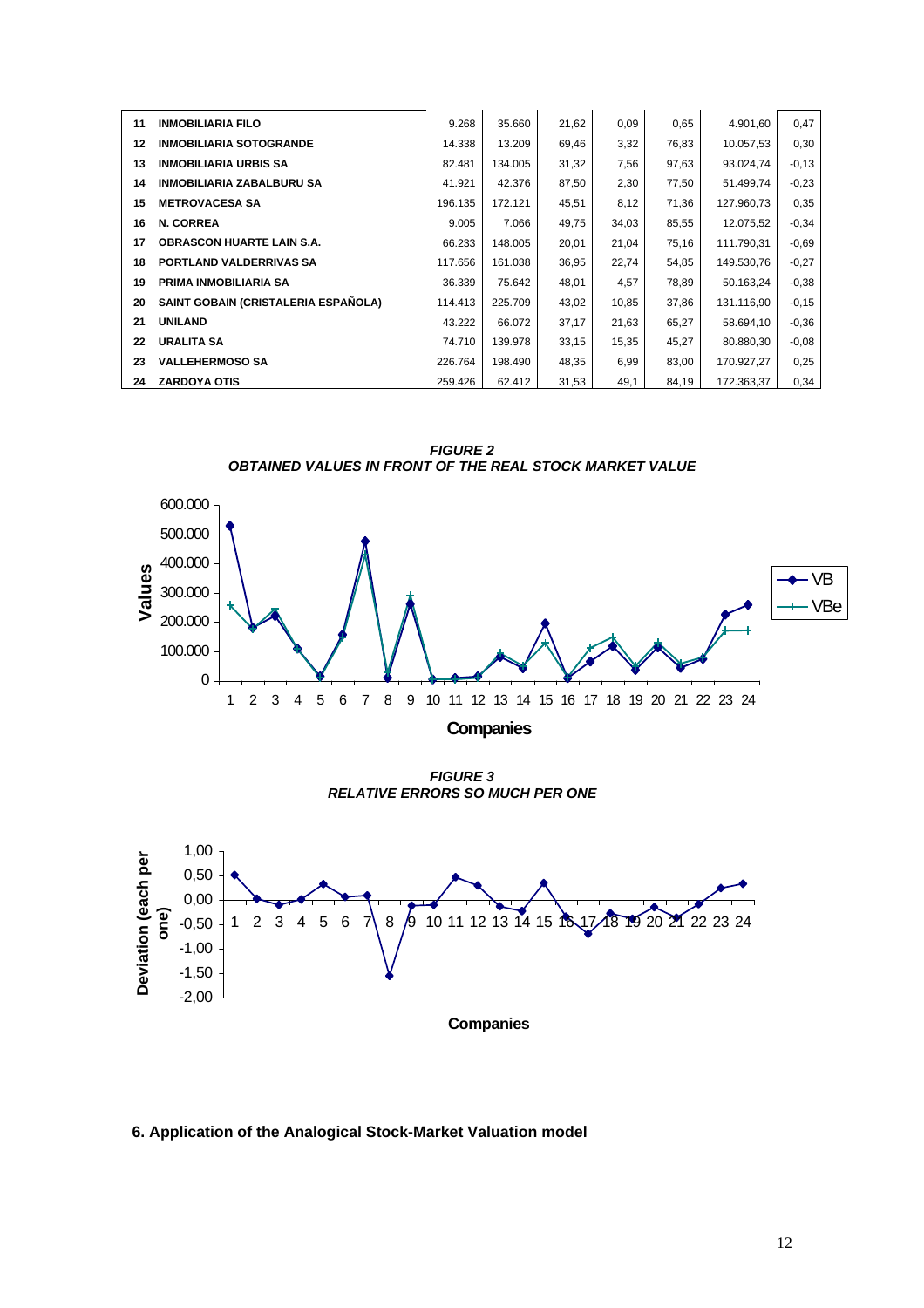With the purpose of applying the valuation model used to the entities in the construction sector listed on stock exchange to a sample of the same sector not listed, it must be verified the possible existence of significant differences from the statistic point of view, among variables from the two groups. The methodology focuses on the techniques of variance analysis (ANOVA), which is useful to evaluate significantly different behaviour due to the effect of qualitative variable on another called response variable. For that, we define a variable called Dummy. This variable has the value 1 if it is quoted and 0 in the other case.

| <b>Variable</b> | <b>F-Ratio</b> | <b>P-Value</b> |
|-----------------|----------------|----------------|
| <b>RF</b>       | 0.54           | 0,4650         |
| <b>RPA</b>      | 3,34           | 0,0719         |
| <b>BNCF</b>     | 2,09           | 0,1529         |

*TABLE 8 ANALYSIS OF VARIANCE*

To this three variables the P-value of the F-test is greater than to 0,05, there is not a statistically significant difference between the mean of each variable from one level of Dummy variable to another at the 95% confidence level. So the formulated model would be valid for the valuation of the companies samples, which is not quoted.

### **6.1. Identification of anomalous points**

l

Finally, and before of the application of the valuation model in the companies of the construction section which are not quoted in stock exchange<sup>7</sup>, it is necessary to detect the anomalous behaviour in the explanatory variables. For that we use the Box-and-Whisker Plot graphical to create and display a plot that is a graphical summary of the presence of outliers in the data. The central box covers the middle 50 percent of the data; the sides of the box are the lower and upper quartiles, and the vertical line drawn through the box is the median. Horizontal lines, known as whiskers, extend from each end of the box. The left (or lower) whisker is drawn from the lower quartile to the smallest point within 1.5 interquartile ranges from the lower quartile. The other whisker is drawn from the upper quartile to the largest point within 1.5 interquartile ranges from the upper quartile. Individual points are plotted as values that fall beyond the whiskers, but within 3 interquartile ranges (suspect outliers).

 $<sup>7</sup>$  It made up of 45 entities with the similar size to these companies are quoteted and goted from data base</sup> SABE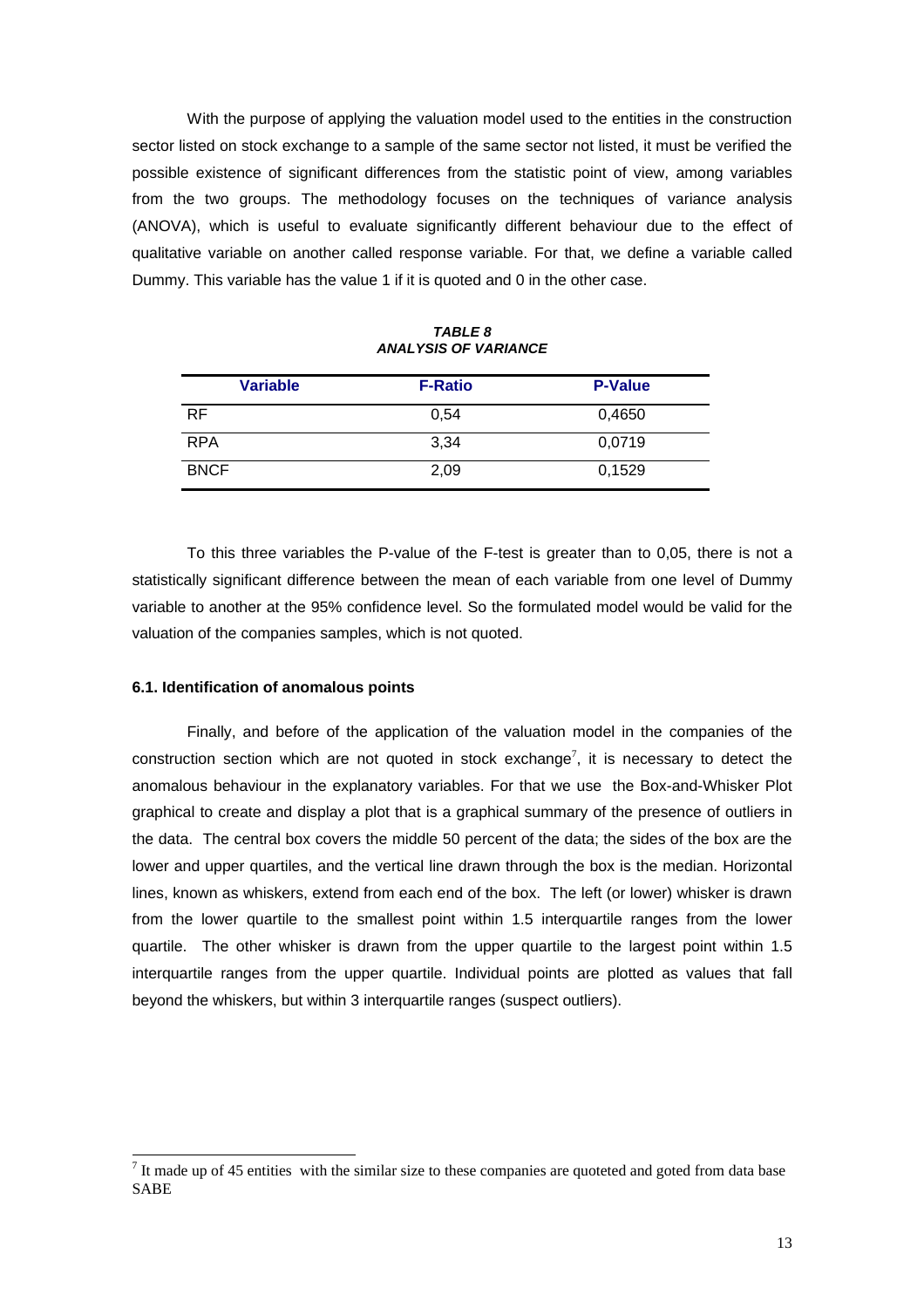### *FIGURE 4 BOX-AND-WHISKER PLOT (RF)*



*FIGURE 5 BOX-AND-WHISKER PLOT (BNCF)*



*FIGURE 6 BOX-AND-WHISKER PLOT (RPA)*



,

According with the Box and Whisker Plot watched we made the table 9. In this table for each explanation ratio variable we point out the entities, which are individual points for this variable (in italics if it is quoted) and the same with those that are suspect outliers. When the entities were individual point, the result value it is taken with certain reservations, while in case of suspect outliers won't apply the valuation model.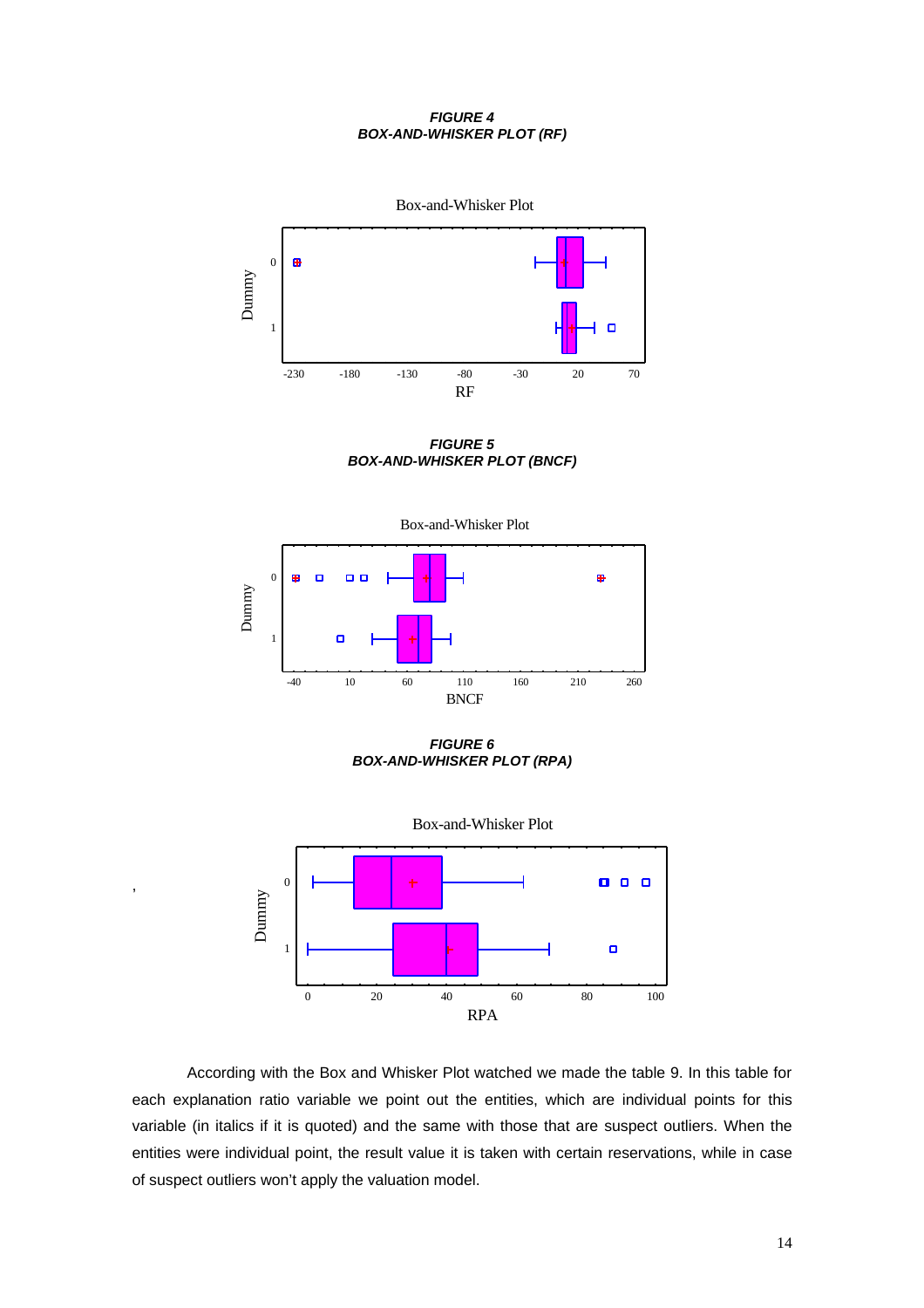| Variable    | Individual point                  | <b>Suspect outliers</b>        |
|-------------|-----------------------------------|--------------------------------|
| RF.         | Zardoya Otis (49,10%)             | Triángulo Plaza de Cataluña (- |
|             |                                   | 226,59%)                       |
| <b>RPA</b>  | Prominmo (96,99%)                 |                                |
|             | Cimarsol (90,93%)                 |                                |
|             | Inmobiliaria Zabalburu (87,50%)   |                                |
|             | Gesinar (85,32%)                  |                                |
|             | Inversiones Hemisferio (84,61%)   |                                |
| <b>BNCF</b> | Inmobiliaria Filo (0,65)          | Rodamco Inversiones (230,07)   |
|             | Gestió d'Infraestructures (21,88) | Anfi del Mar (-38,24)          |
|             | Infoinvest (9,99)                 |                                |
|             | Inversiones Hemisferio (-16,78)   |                                |

## *TABLE 9 PARTICULAR CASES OF COMPANIES*

Lastly, in the table 9 it is show the analogical stock market valuation (VAB) of the sample companies in the construction sector.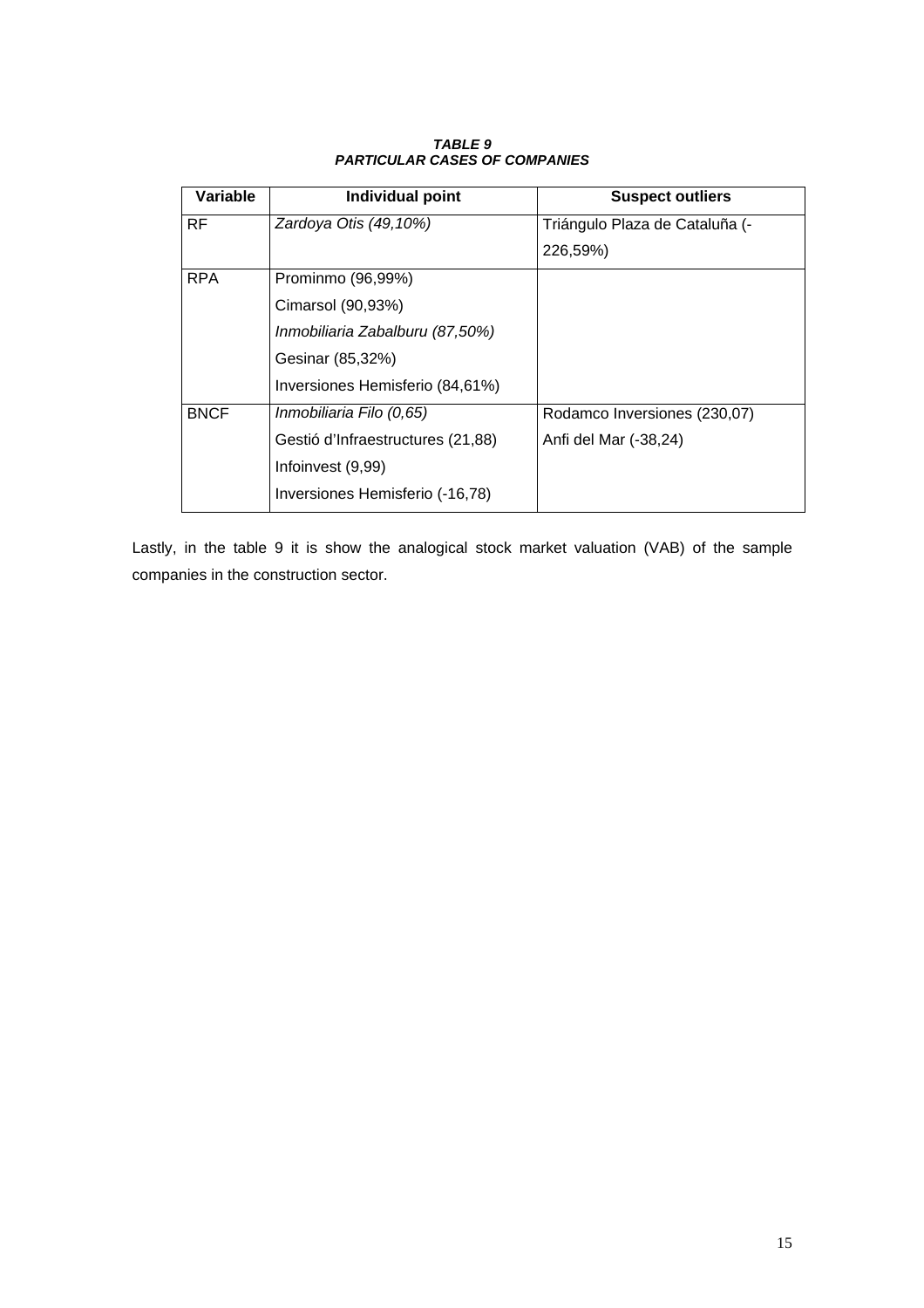### *TABLE 10 ANALOGICAL STOCK MARKET VALUATION (COMPANIES ARE NOT LISTED ON STOCK EXCHANGE)*

| <b>Nombre</b>                                    | A      | <b>RF</b> | <b>RPA</b> | <b>BNCF</b> | <b>VAB</b> |
|--------------------------------------------------|--------|-----------|------------|-------------|------------|
| 1 NECSO ENTRECANALES CUBIERTAS S.A               | 311349 | 11,50     | 19,65      | 55,77       | 93390      |
| <b>2 CINTRA CONCESIONES DE INFRAESTRUCCTURAS</b> | 227223 | 2,46      | 14,33      | 57,49       | 60041      |
| 3 CONSTRUCCTORA SAN JOSE SA.                     | 74273  | 24,23     | 9,77       | 91,63       | 22001      |
| 4 ABENGOA SA                                     | 163826 | 11,56     | 18,74      | 44,41       | 39760      |
| 5 GESTIO D'INFRAESTRUCCTURES (*)                 | 116822 | 0,92      | 4,07       | 21,88       | 16227      |
| <b>6 SACYR SA</b>                                | 81189  | 38,45     | 36,77      | 92,64       | 41861      |
| <b>7 ISOLUX WAT SA</b>                           | 26016  | 22,27     | 21,49      | 76,47       | 7323       |
| 8 CONSTRUCCIONES REYAL SA                        | 58823  | 9,68      | 12,89      | 75,03       | 15237      |
| <b>9 PROM. Y CONSTRUC. PYC PRYCONSA SA</b>       | 53801  | 17,10     | 33,82      | 98,71       | 26435      |
| <b>10 SIEMENS SA</b>                             | 162680 | 13,41     | 19,75      | 67,80       | 50907      |
| 11 GRUPO DE EMPRESAS PRA SA                      | 86970  | 28,33     | 9,72       | 93,73       | 26809      |
| 12 CONSTRUCCIONES Y OBRAS PUBLICAS Y CIVILES     | 22207  | 8,02      | 14,55      | 76,48       | 5345       |
| <b>13 CORSAN EMPRESA CONSTRUCTORA SA</b>         | 24295  | 18,79     | 18,56      | 73,33       | 6200       |
| <b>14 CORVIAM SA</b>                             | 22663  | 32,73     | 26,01      | 88,44       | 7733       |
| <b>15 COPISA CONSTRUCTORA PIRENAICA SA</b>       | 20693  | 24,14     | 7,32       | 82,76       | 4560       |
| <b>16 CINTRA APARCAMIENTOS</b>                   | 29437  | 8,66      | 37,68      | 54,63       | 9301       |
| 17 CONSTRUCC. SANCHEZ DOMINGUEZ SANDO SA         | 21735  | 30,86     | 14,08      | 79,55       | 5331       |
| <b>18 INSTALACIONES ABENGOA INABENSA SA</b>      | 21758  | 24,25     | 11,18      | 73,44       | 4741       |
| 19 LUIS BATALLA SA                               | 20159  | 9,31      | 34,15      | 78,83       | 7228       |
| <b>20 EDIFICACIONES CALPE</b>                    | 27429  | 26,78     | 20,59      | 90,82       | 8820       |
| 21 ELECNOR SA                                    | 47546  | 12,41     | 24,93      | 65,49       | 13823      |
| 22 PROMINMO SA (*)                               | 33045  | 3,26      | 96,99      | 55,96       | 34607      |
| 23 HANSA URBANA SA                               | 29999  | 3,28      | 38,90      | 51,47       | 9427       |
| 24 INMOBILIARIA ESPACIO SA                       | 343976 | 28,93     | 13,44      | 66,32       | 102751     |
| 25 GESINAR SL (*)                                | 95286  | 8,04      | 85,32      | 90,42       | 127788     |
| 26 RODAMCO INVERSIONES SL (**)                   | 85501  | -6,65     | 24,94      | 230,07      |            |
| 27 GRUPO DE INVERSIONES NOGA SA                  | 75050  | 14,16     | 49,55      | 95,46       | 50736      |
| 28 TAMISA SL                                     | 67505  | 7,35      | 27,34      | 77,17       | 24175      |
| 29 INFOINVEST SA (*)                             | 60494  | 0,25      | 61,01      | 9,99        | 21147      |
| 30 FADESA INMBOLIARIA SA                         | 54324  | 44,27     | 4,31       | 92,98       | 14089      |
| 31 CIMARSOL SL (*)                               | 49733  | $-2,22$   | 90,93      | 100,00      | 75690      |
| 32 RIOJANA DE FINCAS SA                          | 43661  | 43,15     | 6,54       | 88,96       | 11060      |
| 33 APEX 2000 SA                                  | 42991  | 8,31      | 61,95      | 94,12       | 34180      |
| 34 COGEIN SA                                     | 40258  | 1,07      | 25,29      | 87,48       | 14403      |
| <b>35 LEISURE &amp; CAMING CORPORATION SL</b>    | 34785  | -17,44    | 9,63       | 109,80      | 11227      |
| <b>36 HERMANOS REVILLA SA</b>                    | 30798  | 8,90      | 45,62      | 76,68       | 14285      |
| 37 YALQUI SA                                     | 29637  | 7,14      | 26,96      | 76,33       | 9432       |
| 38 HIJOS DE FCO. LOPEZ SANCHEZ SA                | 27010  | 43,08     | 56,18      | 99,88       | 19170      |
| 39 TORRE SERRANO SA                              | 24606  | 3,97      | 29,39      | 42,86       | 5735       |
| 40 NOZAR SA                                      | 24530  | 11,55     | 13,01      | 93,87       | 6906       |
| 41 INSTITUTO VALENCIANO DE VIVIENDA SA           | 23287  | $-16,69$  | 38,67      | 104,25      | 12000      |
| 42 ONDARRETA SA                                  | 22443  | 0,03      | 56,23      | 100,00      | 15600      |
| 43 INVERSIONES HEMISFERIO SL (*)                 | 22078  | $-0,05$   | 84,61      | $-16,78$    | 8293       |
| 44 CONST. SANCHEZ DOMINGUEZ SANDO SA             | 21735  | 30,86     | 14,08      | 79,55       | 5331       |
| 45 TRIANGULO PLAZA DE CATALUÑA SL (**)           | 21656  | $-226,59$ | 1,66       | 104,22      |            |
| 46 ANFI DEL MAR SA (**)                          | 21435  | $-1,24$   | 24,28      | $-38,24$    |            |
| <b>47 VIAS Y CONSTRUCCIONES SA</b>               | 35104  | 18,30     | 19,86      | 82,63       | 10564      |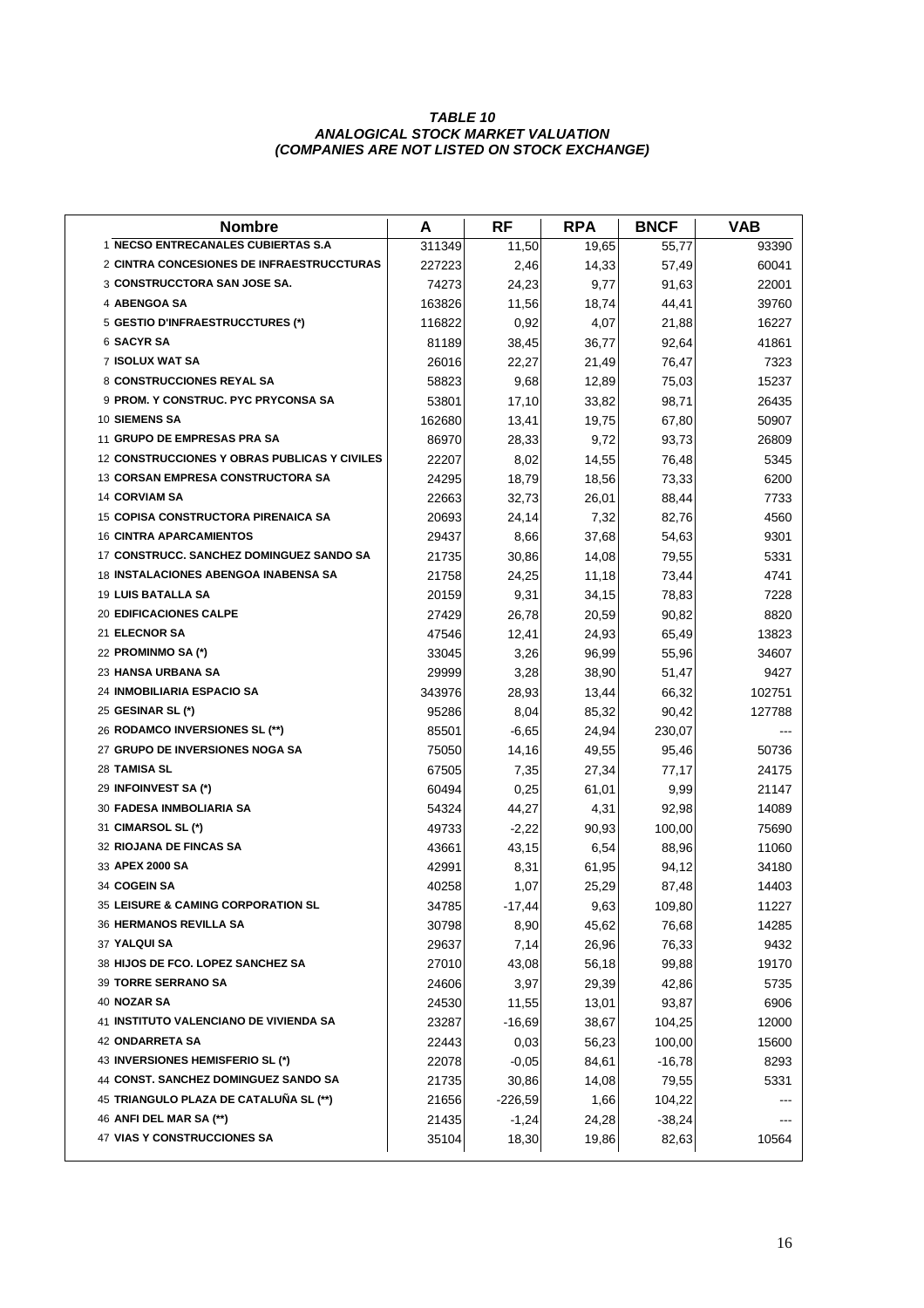## **Conclusion**

The purpose of the present study has been obtaining of an explanatory model for the stock-market value of a construction company in Spain, using the economic-financial and public information on hand in the financials markets. The got model has been application to a sample of companies in the same sector which not listed on the Stock Exchange. This methodology is called Analogical Stock-Market valuation.

By means of the principal components regression, we have calculated the fundamental equation for the valuation of companies of the Construction sector listed on the Stock Exchange, that synthesize the information on the market. Coefficients have the expected sign and have economic sense, thus avoiding the problem derived from multicolinearity.

The resulting equation express that the stock-market value of the construction sector depending on: one variable represents the size and the balance of the company (assets side). Another variable represents the rentability (financial profitability, or the profitability for the shareholder-owner of the capital). The third variable indicates the influence of the financial structure in the company value (owner resources over total assets). The last significant variable connect the dependent variable with the depreciation effects over the results (net profit variable over the cash-flow). Provided that the positive sign of the variables coefficients, we can interpret the model in the next way: The companies of the construction sector which increase their patrimonio, the rentability that give to their owners, the their financial structure has been restructure and them have done less provide to the depreciation, this companies increase their stock-market value.

Using a test of the variance homogeneity, we check the non-existence significant differences in the performance of the explanatory variables between the companies that listed on the Stock Exchange and those who not do it. The result has allow to apply the model to the last ones and to obtain their analogical stock-market value.

The contribution of this methodology to company valuation increases on seeing the difficulties and lack of precision when applying traditional methods. The existence of restrictive hypotheses as drifting away from reality, as well as the inevitable errors caused by the need to predict on the parameters (results, discount rate, growth, etc.) in traditional valuations are a good example of it. However, it should be remembered that the equation as resulting from the use of this econometric model is of temporal and local validity. It marks not only coefficient values but the very structure of the model too. Therefore, it is necessary to formulate, using the proposed methodology, a new explanatory equation for each moment of time and Stock Exchange.